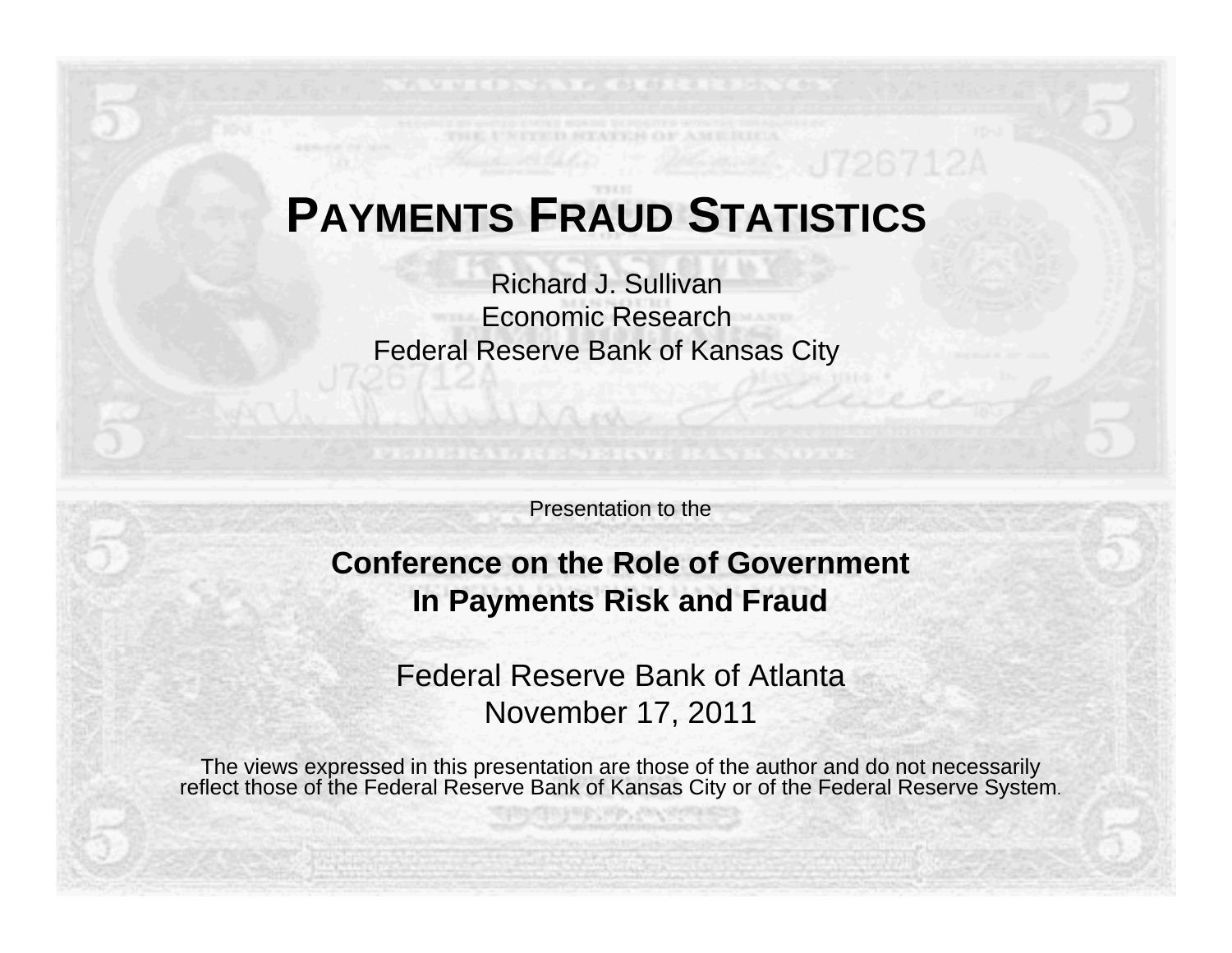### Payment Fraud Statistics

- Agenda
	- UK case study
	- –Availability of fraud loss rates worldwide
	- –U.S. payment fraud data
- Effective risk management requires measurement of performance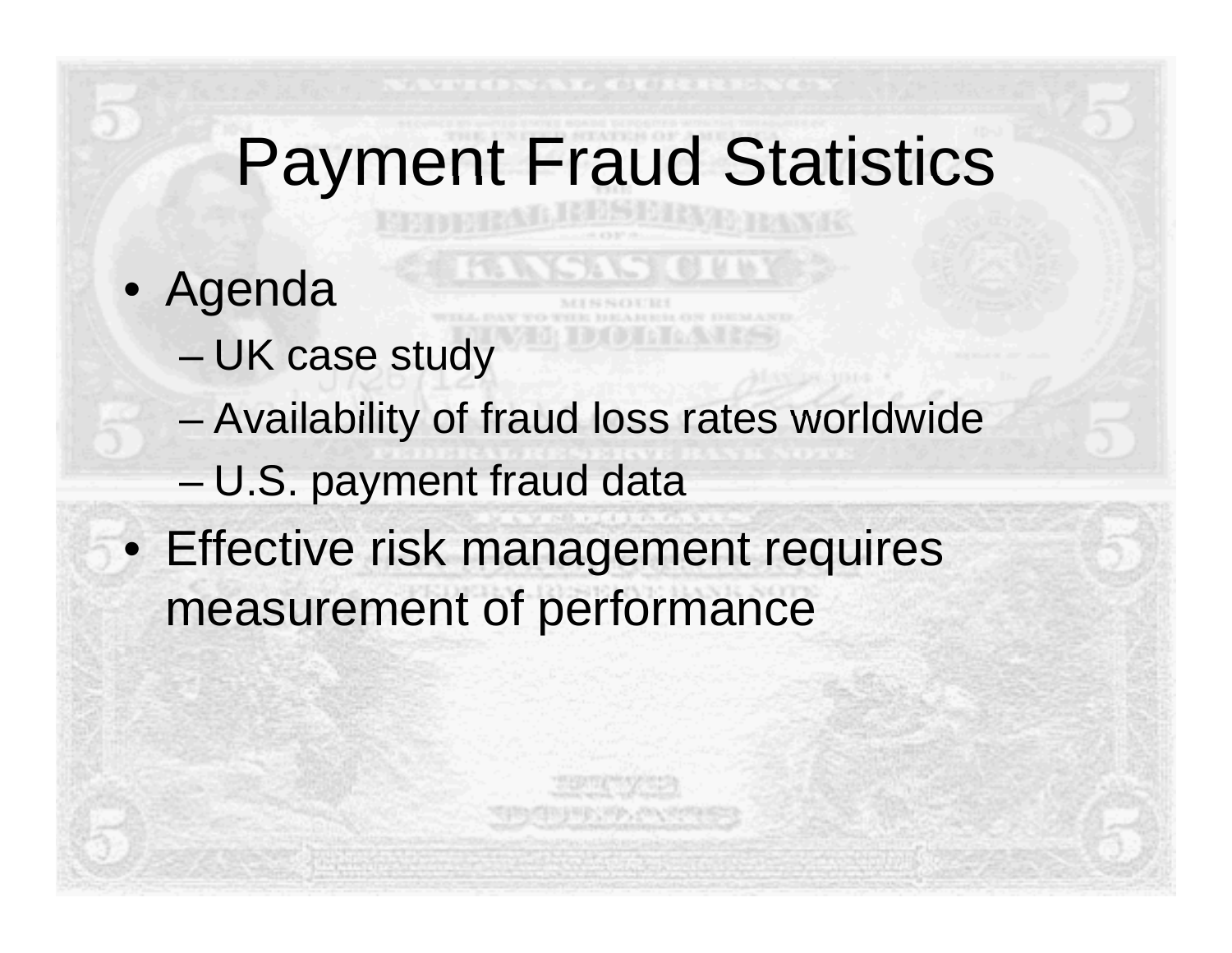# UK Case Study

- Experience with Chip-and-PIN
- Fraud loss guideposts
	- Can be of dubious value at times
	- –Can usefully guide fraud reduction strategies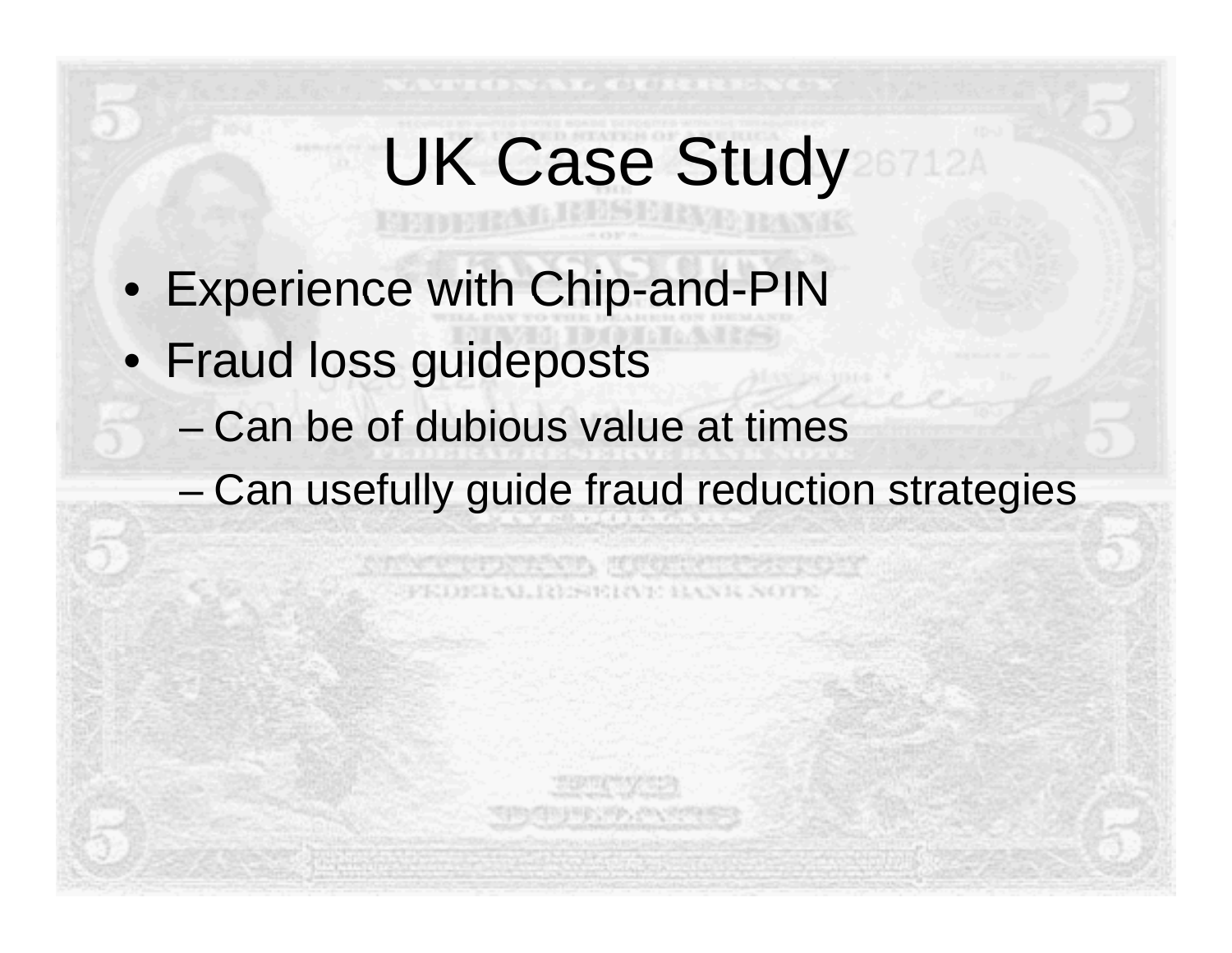#### **Fraud Loss Rate** UK-Issued Payment Cards



Includes ATM fraud losses.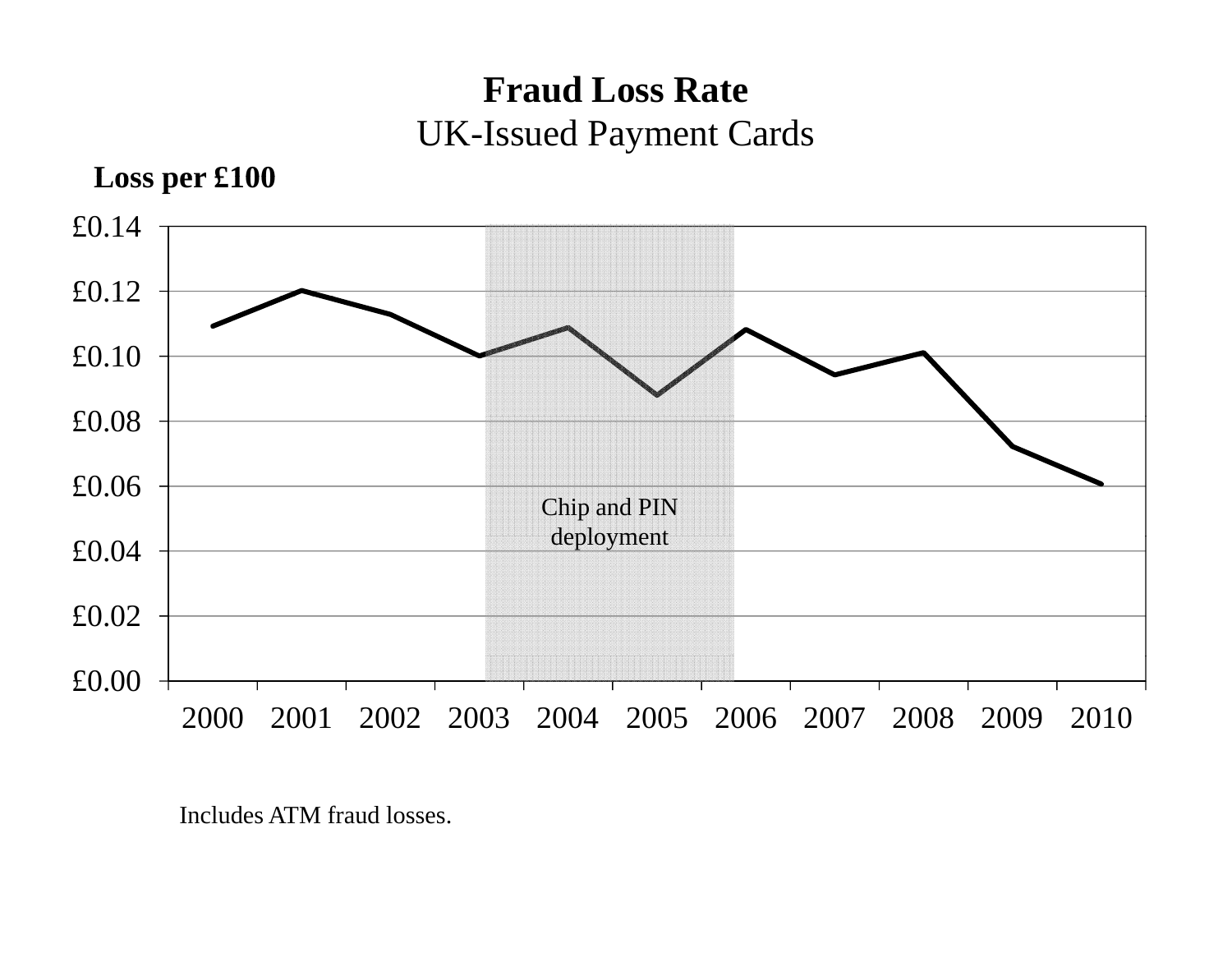#### **UK Payment Card Fraud Losses**

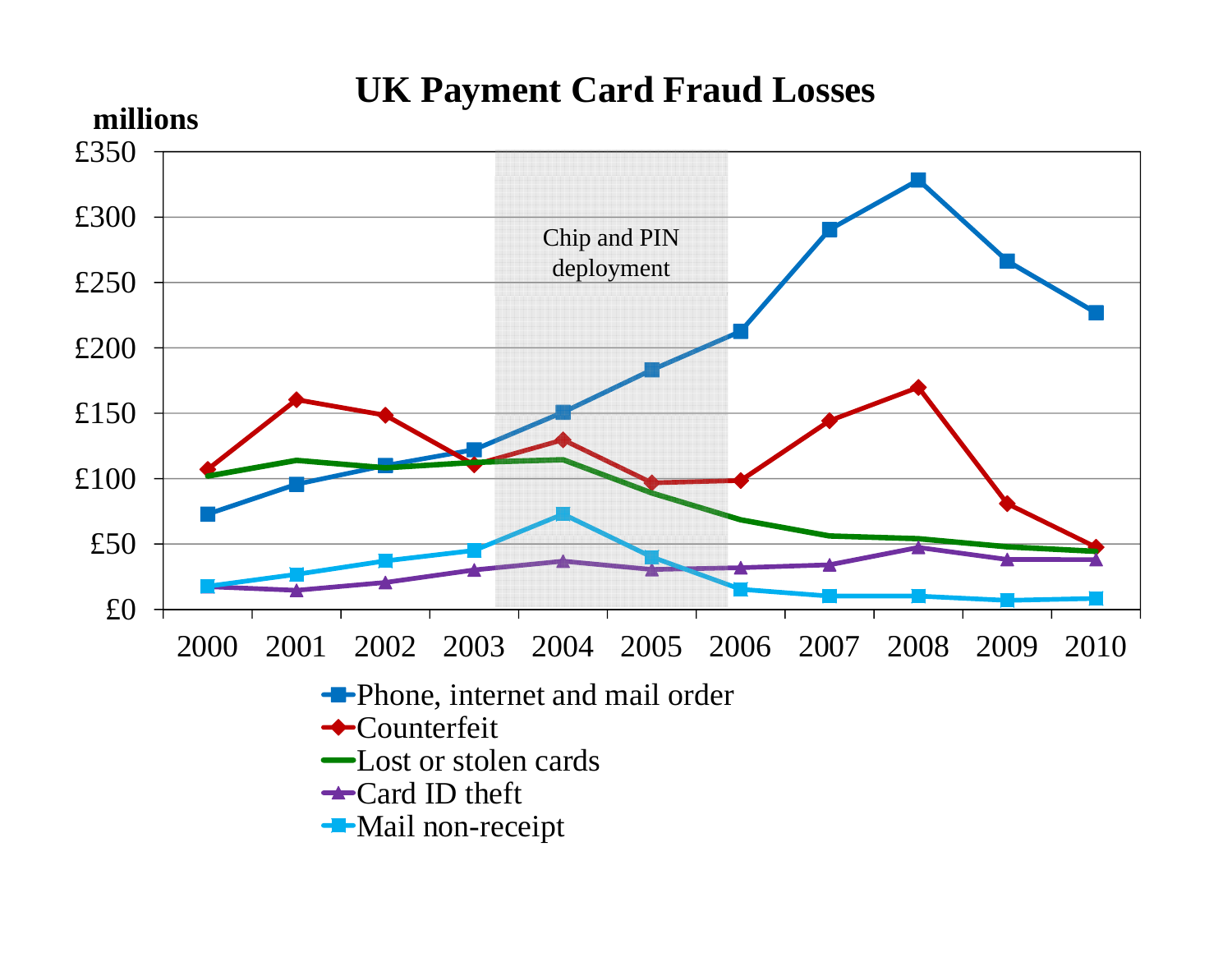# International Fraud Statistics

- Typically covers cards, sometimes checks
- Domestically issued cards
- Domestic and foreign transactions
- Gross actual losses, probably for all parties
- Annual statistics (semi-annual in Australia)
- Usually report fraud by categories (counterfeit, CNP, lost/stolen, etc.)
- Australia and France provide some details on method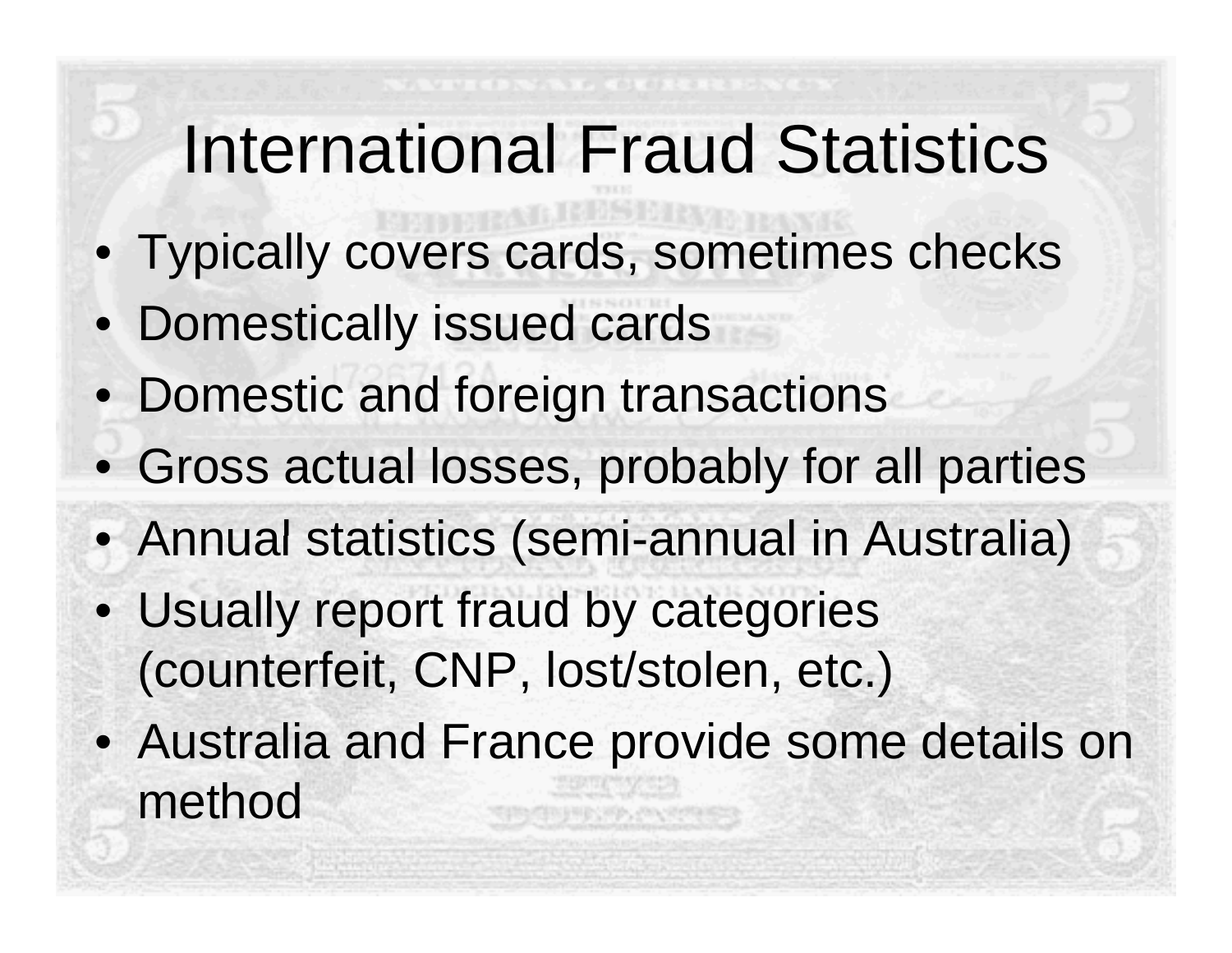### International Fraud Statistics

- Lead organization typically industry group group (issuers, processors)
	- –– Exceptions: central banks in France and **Singapore**
- Participants include financial institutions, payment networks, payment card brands, payment processors and networks, merchants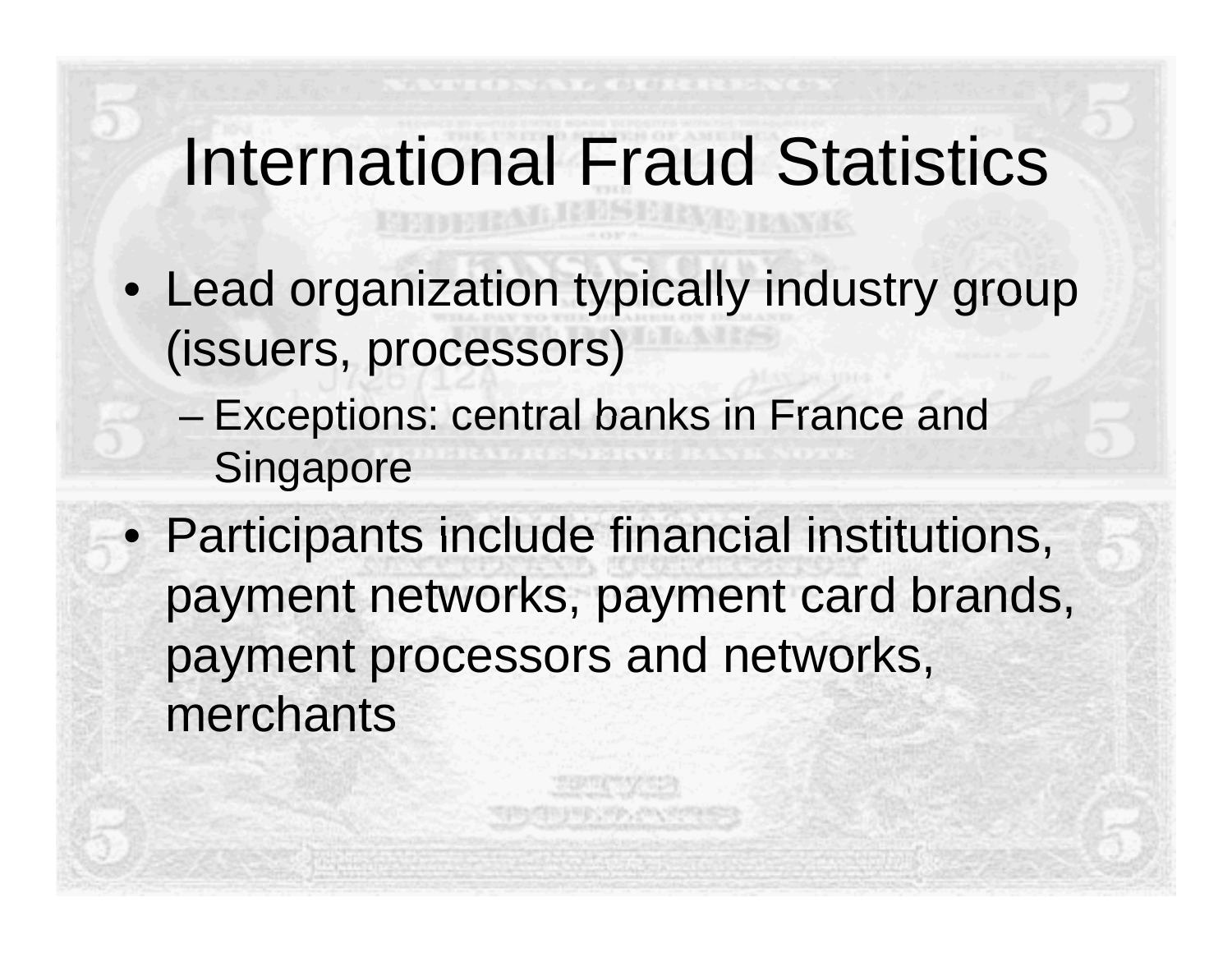#### **Fraud Losses Per Value of Transactions** Domestically Issued Debit and Credit Cards

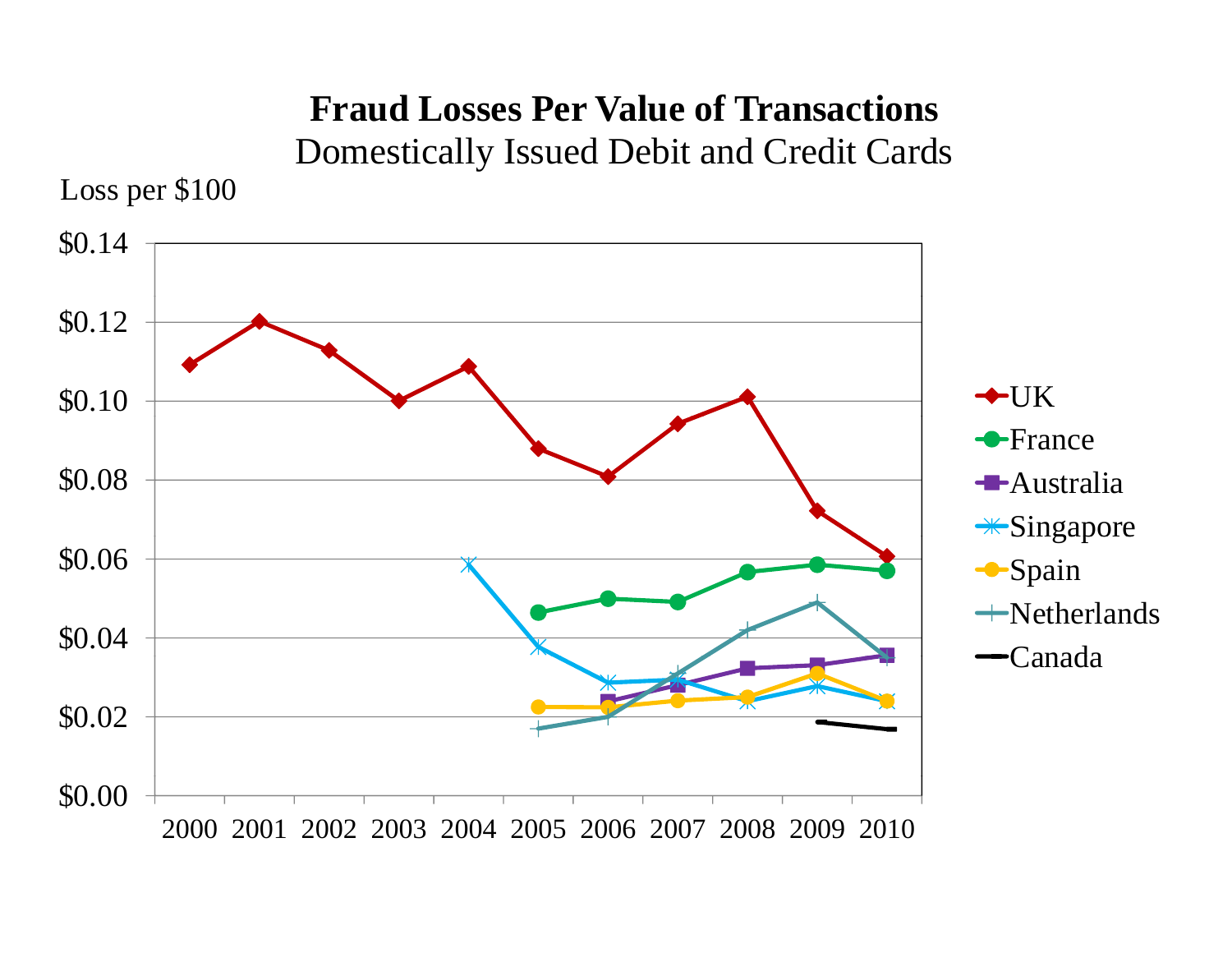# U.S. Fraud Statistics

 $\bullet$ Pa yment Fraud Production

1.Obtain payment instrument and/or account numbers

- 2.Impersonate account holder
- 3. Fool the payment approval process 4.Obtain goods or money -possibly transform proceeds into untraceable liquid assets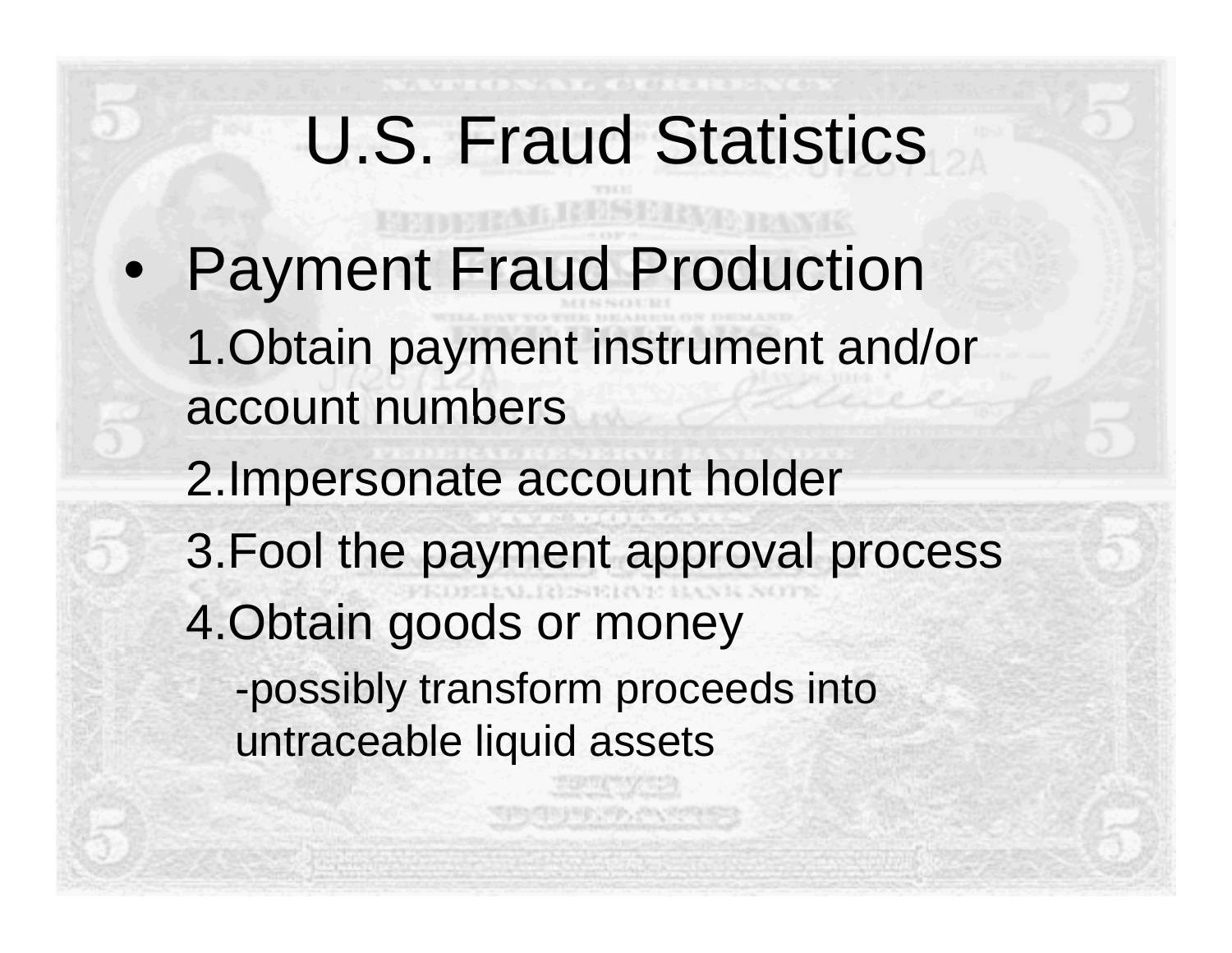#### **Share of Incidents and Records Exposed by Sector Publicly Announced Data Breaches, U.S., Jan 2005 to Dec 2010**

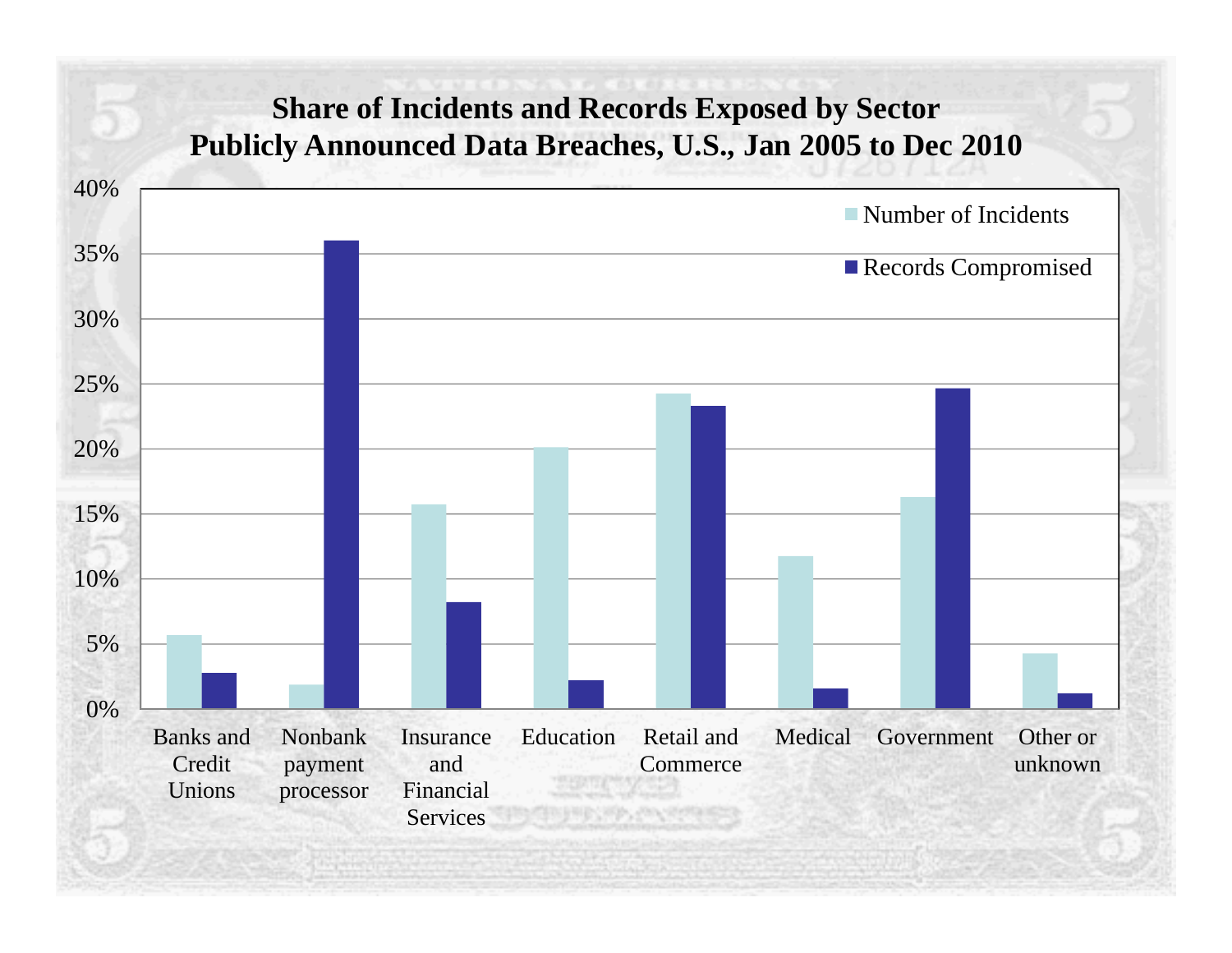#### PCI Compliance Rates and the Number of Publicly Disclosed Data Breach Incidents Among Retail & Commerce Firms **Incidents**

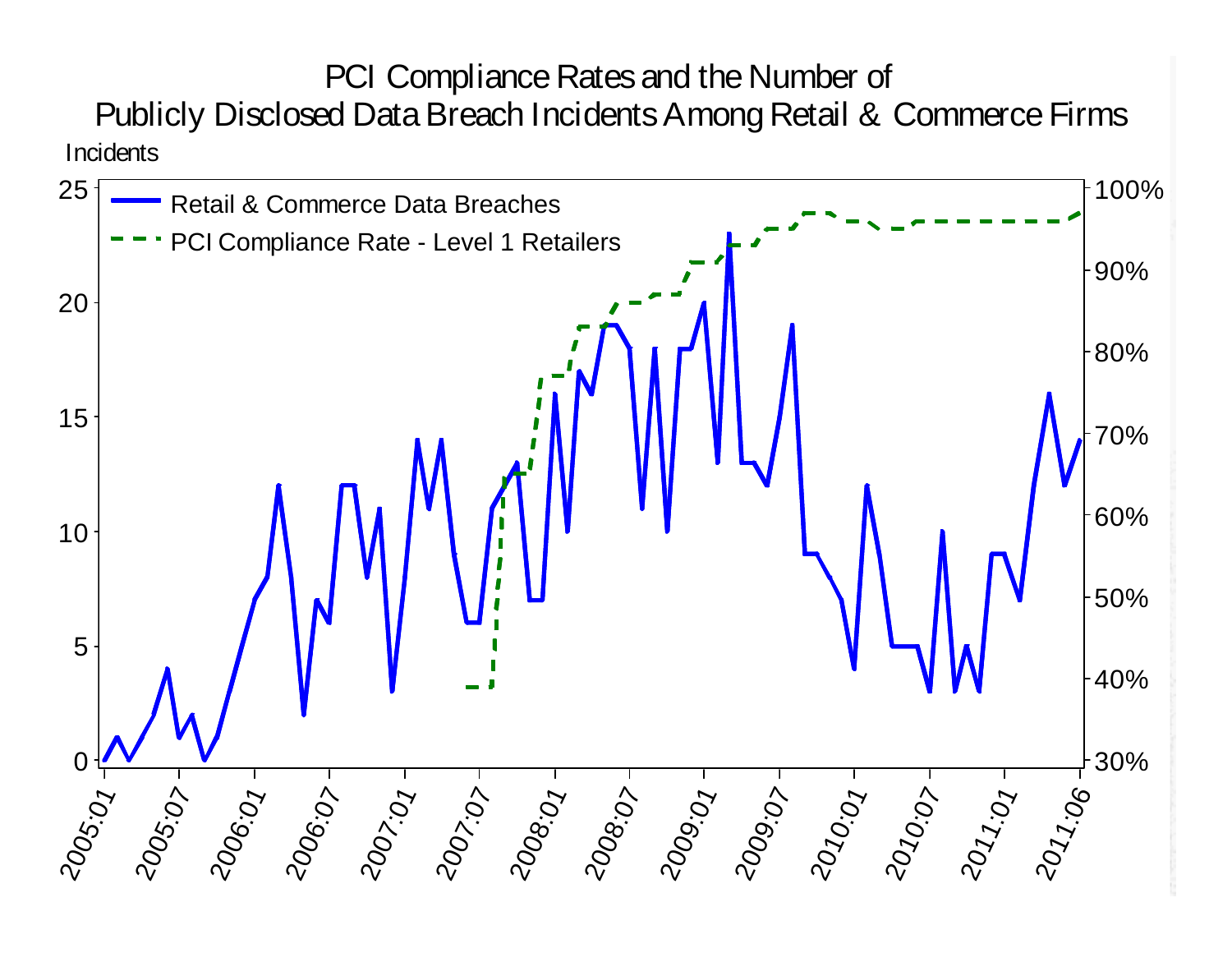## Check Fraud Statistics

- $\bullet$ • ABA: banks lost \$1.024 billion on attempts valued at \$11.365 billion (2009)
	- –91% of attempts (by value) were prevented
- AFP: 93% of organizations were targets of check fraud
	- 86% of these avoided financial loss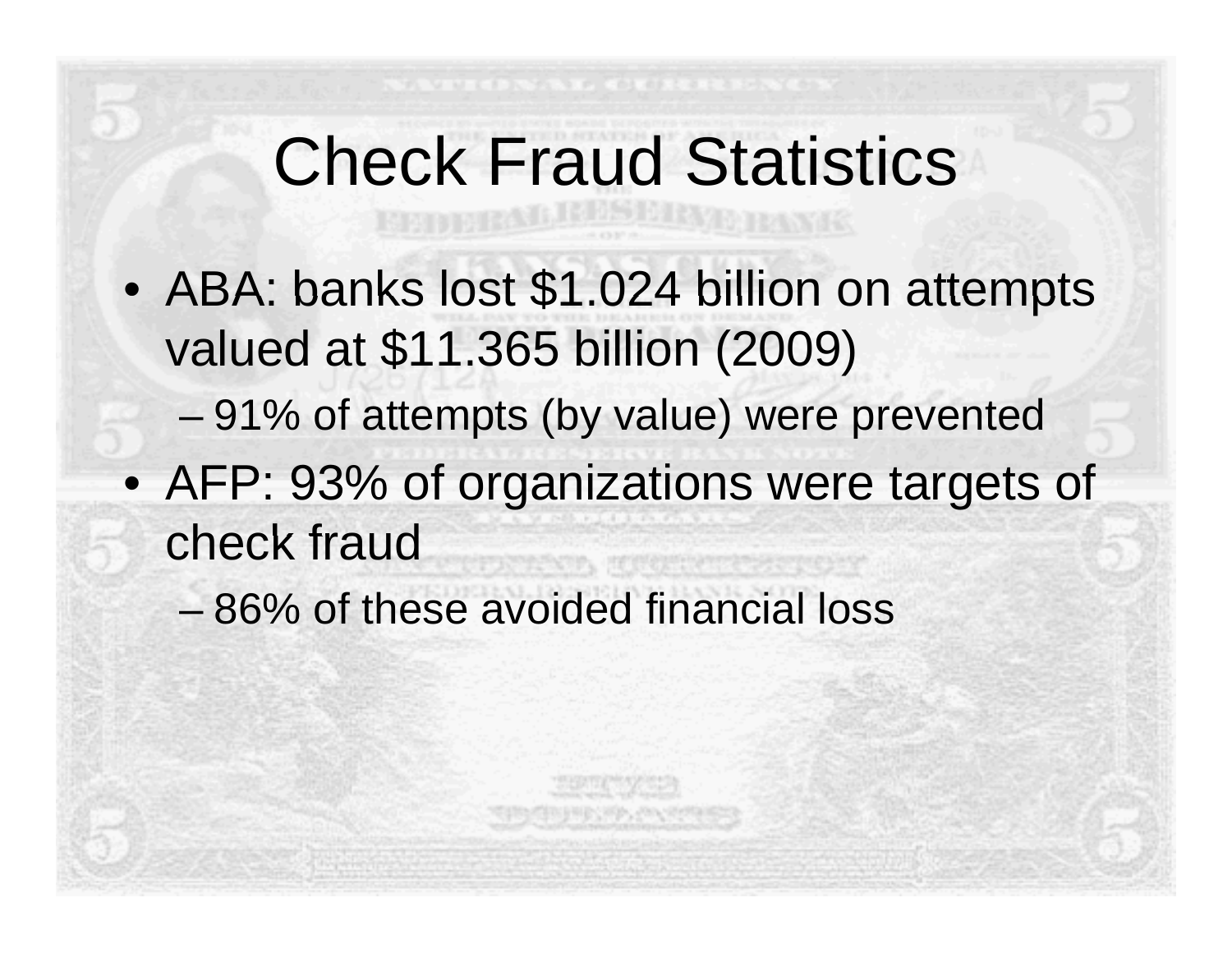## Some Sources of U.S. Payment Fraud Statistics

| Source                                                                                                                                                                             | Coverage        | Time period    | <b>Payment instruments</b>                      |  |  |
|------------------------------------------------------------------------------------------------------------------------------------------------------------------------------------|-----------------|----------------|-------------------------------------------------|--|--|
| Association of                                                                                                                                                                     | Medium to large | Annually since | Checks, consumer debit and                      |  |  |
| Financial                                                                                                                                                                          | corporations    | 2005           | credit cards, corporate                         |  |  |
| Professionals                                                                                                                                                                      |                 |                | purchasing cards, automated                     |  |  |
|                                                                                                                                                                                    |                 |                | clearinghouse payments, wire                    |  |  |
|                                                                                                                                                                                    |                 |                | payments                                        |  |  |
| <b>American Bankers</b>                                                                                                                                                            | Small to large  | Periodically   | Checks and debit cards                          |  |  |
| Association                                                                                                                                                                        | banks           | since 1991     |                                                 |  |  |
| CyberSource                                                                                                                                                                        | Online          |                | Annually since Primarily debit and credit cards |  |  |
|                                                                                                                                                                                    | merchants       | 2000           |                                                 |  |  |
| Javelin Strategy &                                                                                                                                                                 | Consumers       | Annually since | Checks, debit and credit cards                  |  |  |
| Research                                                                                                                                                                           |                 | 2004           |                                                 |  |  |
| <b>PULSE EFT</b>                                                                                                                                                                   | Debit card      | Periodically   | Debit cards                                     |  |  |
| Association                                                                                                                                                                        | issuers         | since 2005     |                                                 |  |  |
| Notes: all of these sources use surveys to collect data. PULSE EFT Association sponsors the<br>survey of debit card issuers, which has been conducted by various consulting firms. |                 |                |                                                 |  |  |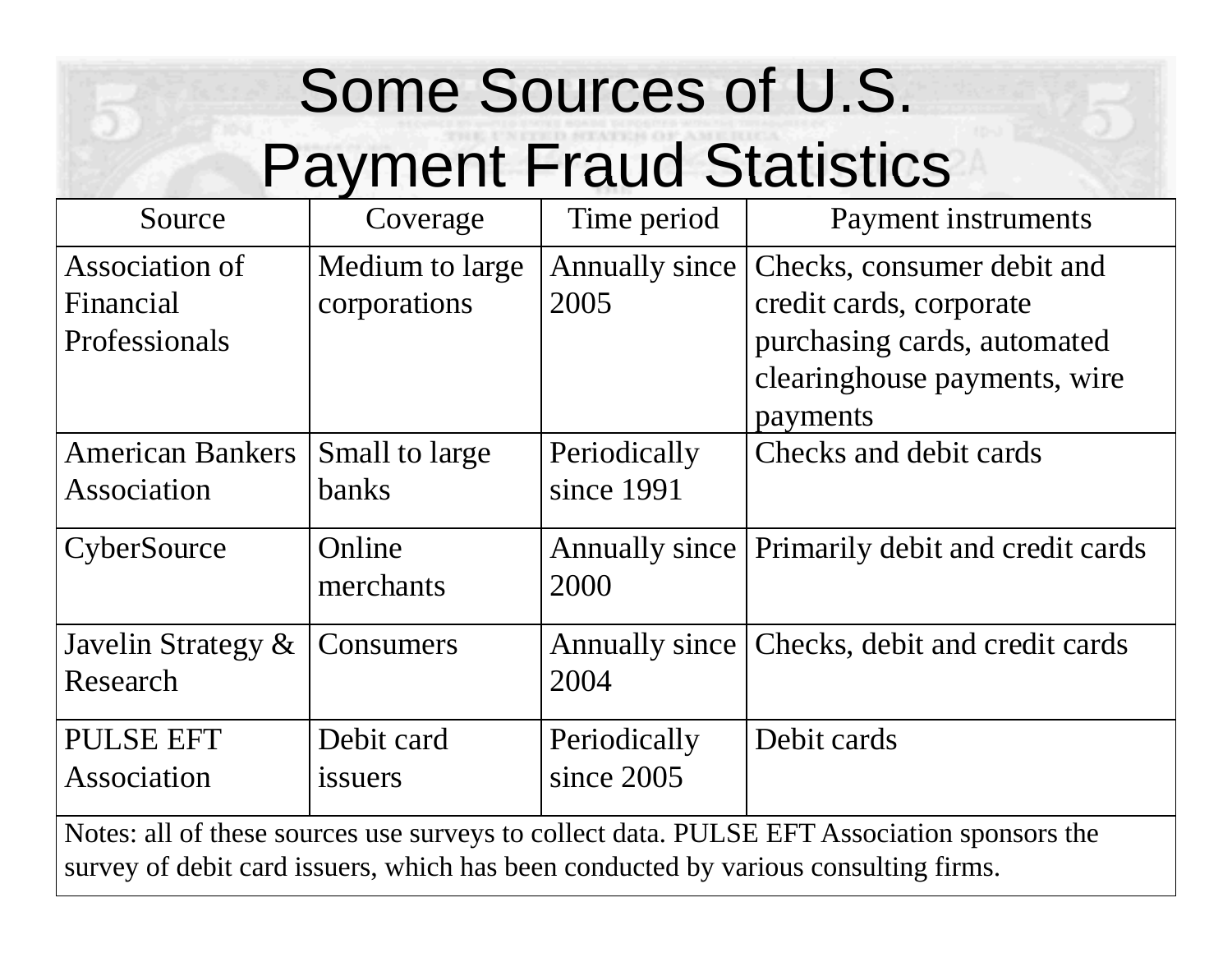# Estimate of Actual Losses

| Fraud Losses on Debit and Credit Card Payments in the United States, 2006                                                                                                                                                                                          |          |                     |  |  |  |
|--------------------------------------------------------------------------------------------------------------------------------------------------------------------------------------------------------------------------------------------------------------------|----------|---------------------|--|--|--|
| <b>Card issuers</b>                                                                                                                                                                                                                                                | billions | Share of total loss |  |  |  |
| <b>PIN</b> debit                                                                                                                                                                                                                                                   | \$0.028  |                     |  |  |  |
| Signature debit                                                                                                                                                                                                                                                    | \$0.337  |                     |  |  |  |
| Credit cards                                                                                                                                                                                                                                                       | \$1.240  |                     |  |  |  |
| <b>ATM</b> withdrawals                                                                                                                                                                                                                                             | \$0.397  |                     |  |  |  |
| Total issuer losses                                                                                                                                                                                                                                                | \$2.002  | 59%                 |  |  |  |
| <b>Merchants</b>                                                                                                                                                                                                                                                   |          |                     |  |  |  |
| <b>POS</b>                                                                                                                                                                                                                                                         | \$0.828  |                     |  |  |  |
| Internet, mail order, and telephone                                                                                                                                                                                                                                | \$0.568  |                     |  |  |  |
| <b>Total merchant losses</b>                                                                                                                                                                                                                                       | \$1.396  | 41%                 |  |  |  |
| <b>Total losses</b>                                                                                                                                                                                                                                                | \$3.398  |                     |  |  |  |
| Notes: includes issuer and merchant losses on credit, debit, and ATM transactions. Source: Adapted from: Richard J. Sullivan "The<br>Changing Nature of U.S. Card Payment Fraud: Industry and Public Policy Options," Federal Reserve Bank of Kansas City Economic |          |                     |  |  |  |
| Review, Second Quarter 2010.                                                                                                                                                                                                                                       |          |                     |  |  |  |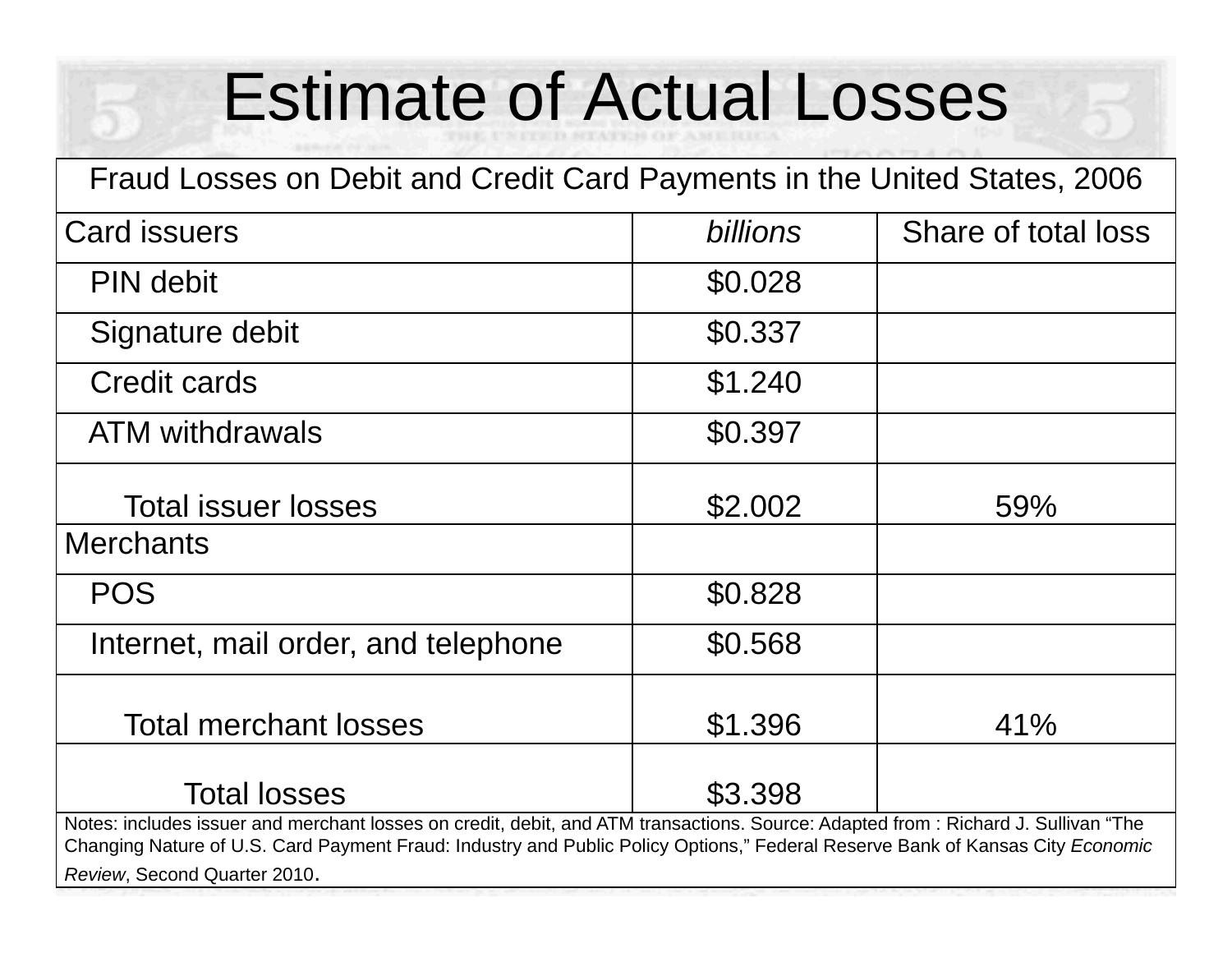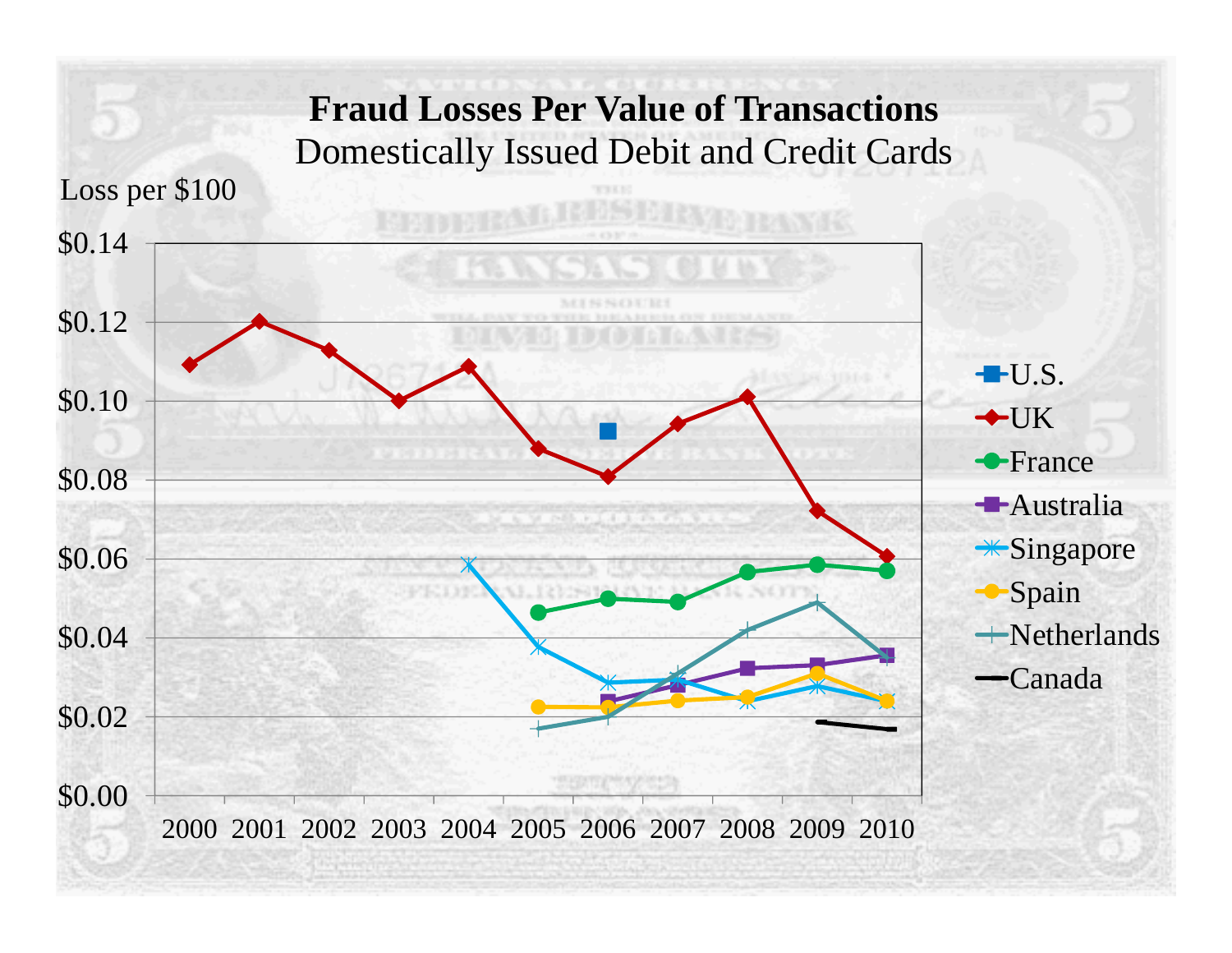## Payment Fraud Statistics

- Effective risk management requires measurement of performance
	- – Provides guideposts on outcomes of risk management efforts
	- –– Provides guidance for risk management strategies
	- – $-$  Useful to industry participants as well as policymakers
	- Can be useful vehicle for public education